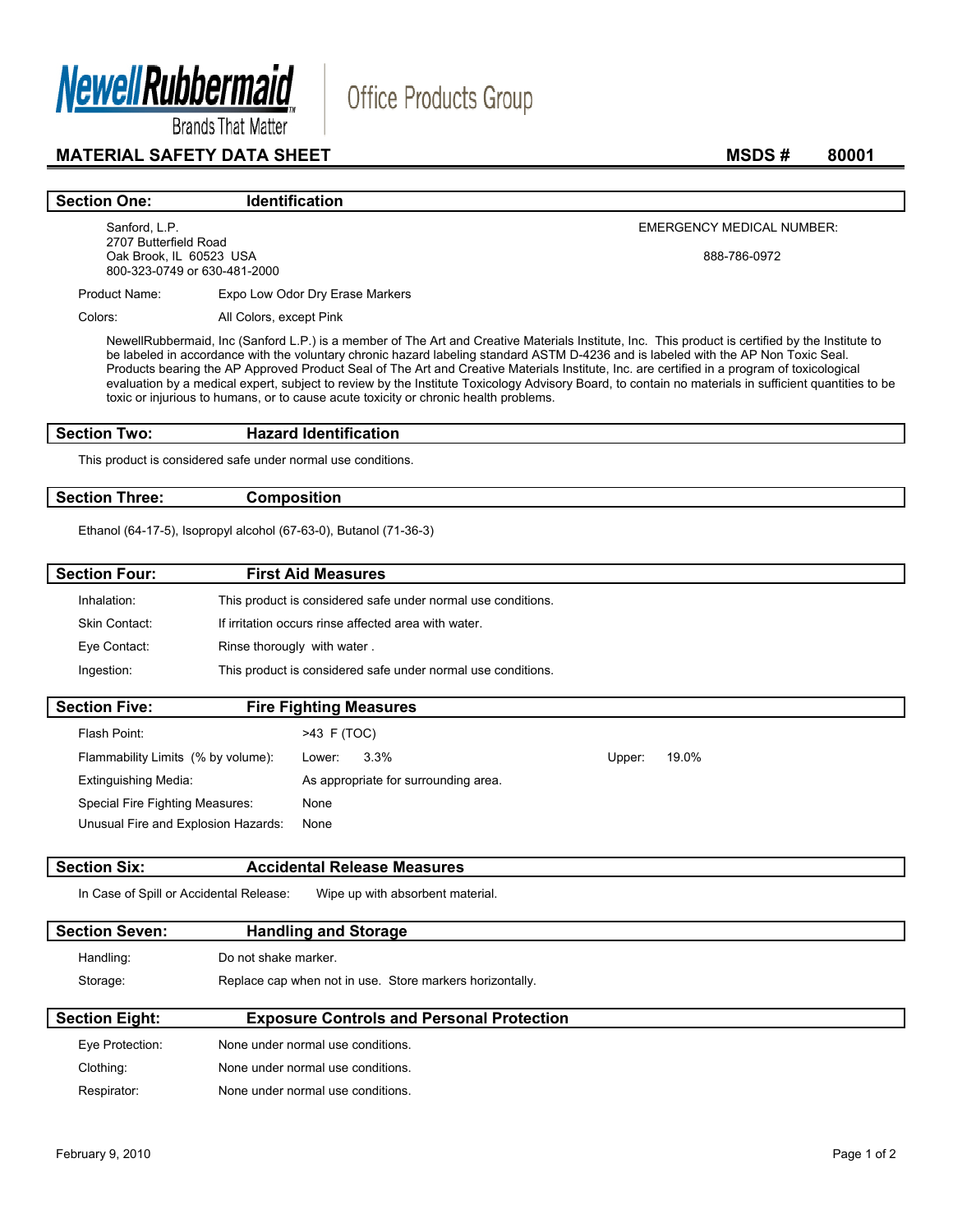

# Office Products Group

**Brands That Matter** 

# **MATERIAL SAFETY DATA SHEET** MATERIAL SAFETY DATA SHEET

| <b>Section Nine:</b>      | <b>Physical and Chemical Properties</b>                |
|---------------------------|--------------------------------------------------------|
|                           | For ink unless otherwise specified:                    |
| <b>Boiling Point:</b>     | 174.2 F (ethanol)                                      |
| Specific Gravity:         | ~1                                                     |
| Vapor Pressure:           | Not determined                                         |
| Solubility in Water:      | Miscible                                               |
| Evaporation Rate:         | Not determined                                         |
| Appearance/Odor:          | Colored ink; alcoholic odor                            |
| <b>Section Ten:</b>       | <b>Stability and Reactivity</b>                        |
|                           |                                                        |
| Stability:                | Stable                                                 |
| Conditions to Avoid:      | Open flame                                             |
| Chemical Incompatibility: | None known                                             |
| Hazardous Decomposition:  | None known                                             |
| Hazardous Polymerization: | Will not occur                                         |
| <b>Section Eleven:</b>    | <b>Toxicological Information</b>                       |
|                           | See Section Two: Hazard Identification for any hazards |

### **Section Twelve: Ecological Information**

Not available

### **Section Thirteen: Disposal Considerations**

Dispose of in accordance with Federal, State, and Local Regulations.

| <b>Section Fourteen:</b> | <b>Transport Information</b>  |  |
|--------------------------|-------------------------------|--|
| DOT:                     | Not regulated                 |  |
| IATA:                    | Not regulated                 |  |
| IMO:                     | Not regulated                 |  |
| <b>Section Fifteen:</b>  | <b>Regulatory Information</b> |  |

| US:     | All components in this product are listed on or exempt from the Toxic Substances Control Act (TSCA) Inventory. |
|---------|----------------------------------------------------------------------------------------------------------------|
| Canada: | All Components in this product are listed on or exempt from the Domestic Substance List (DSL).                 |

### **Section Sixteen: Other Information**

| <b>HMIS Code</b>    |     |                                                                                                                                                                                                                 |
|---------------------|-----|-----------------------------------------------------------------------------------------------------------------------------------------------------------------------------------------------------------------|
| Health              |     | NewellRubbermaid, Inc (Sanford L.P) has been advised by Counsel that the OSHA Hazard Communication<br>Standard and the Health Canada Workplace Hazardous Materials Information Standard do not apply to the     |
| Flammability        |     | product described in this Material Safety Data Sheet. The reasons for the exemptions are contained in 29                                                                                                        |
| Reactivity          |     | CFR 1910.1200(b)(6)(ix) as amended Sept 14, 2009 per the Code of Federal Regulations and also Canadian<br>Hazardous Products Act part 12 section (f) as amended June 1, 2009. The information contained in this |
| Personal Protection | N/A | MSDS is forwarded to you for your information, but is not meant to imply that the product is covered by nor is<br>this MSDS meant to comply with all requirements of the hazard communication standards.        |

**0=Minimal / 4 = Severe**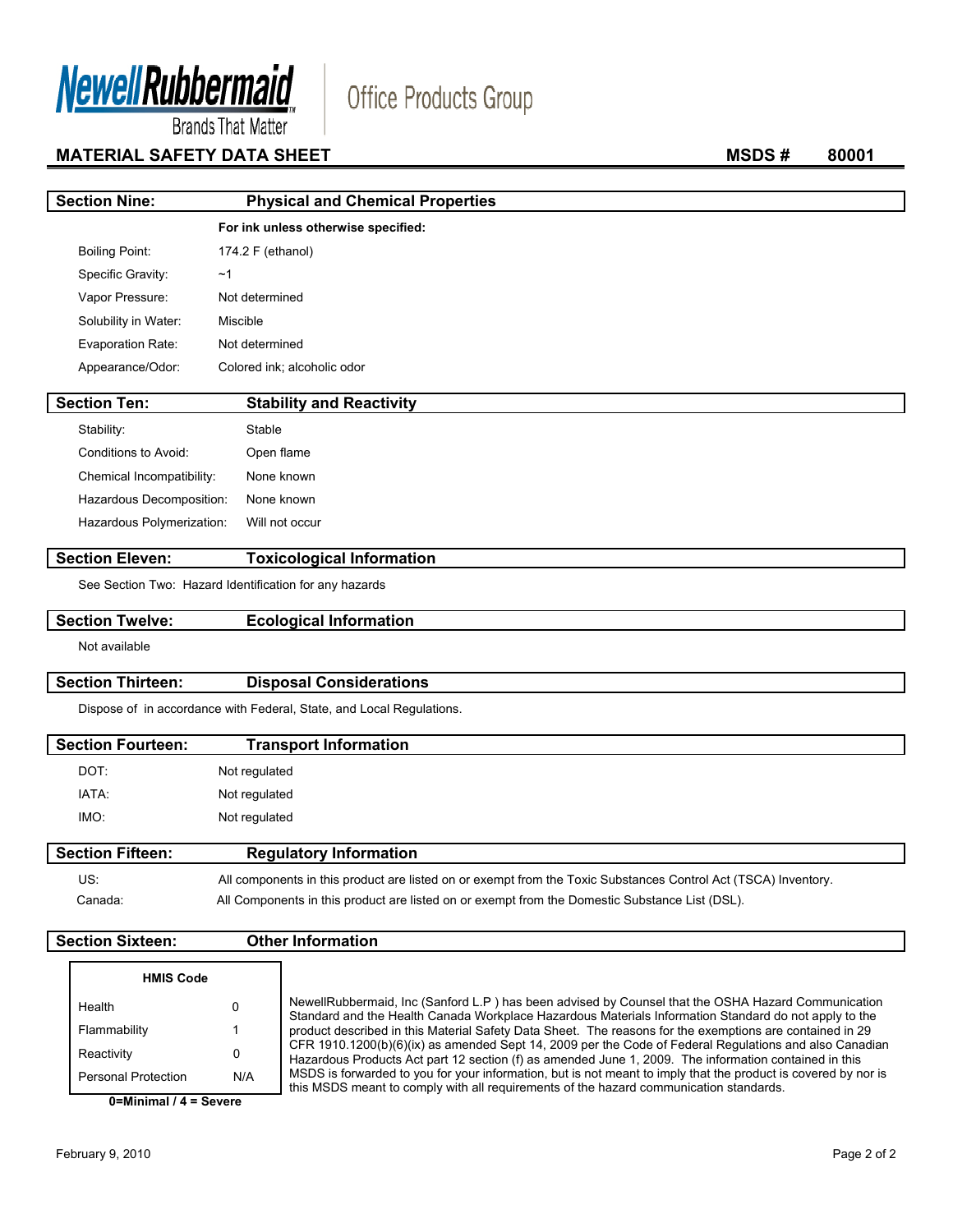

# **MATERIAL SAFETY DATA SHEET** MATERIAL SAFETY DATA SHEET

# **Section One:** Identification Newell-Rubbermaid (Sanford LP)

EMERGENCY MEDICAL NUMBER:

888-786-0972

Product Name: Expo White Board (Care) Cleaner, Expo White Board (Care) Cleaning Wipes,

2707 Butterfield Road Oak Brook, IL 60523 USA 800-323-0749 or 630-481-2000

Colors: Not applicable

NewellRubbermaid, Inc (Sanford L.P.) is a member of The Art and Creative Materials Institute, Inc. This product is certified by the Institute to be labeled in accordance with the voluntary chronic hazard labeling standard ASTM D-4236 and is labeled with the AP Non Toxic Seal. Products bearing the AP Approved Product Seal of The Art and Creative Materials Institute, Inc. are certified in a program of toxicological evaluation by a medical expert, subject to review by the Institute Toxicology Advisory Board, to contain no materials in sufficient quantities to be toxic or injurious to humans, or to cause acute toxicity or chronic health problems.

**Office Products Group** 

#### **Section Two: Hazard Identification**

Not Hazardous under normal use conditions. Contact with eyes may cause irritation

#### **Section Three: Hazardous Ingredients**

Water, Propylene glycol n-Butyl ether (5131-66-8)

| <b>Section Four:</b>                    | <b>First Aid Measures</b>                                                                                           |
|-----------------------------------------|---------------------------------------------------------------------------------------------------------------------|
| Inhalation:                             | Remove source of irritation. If symptoms persist seek medical attention                                             |
| <b>Skin Contact:</b>                    | Wash with soap and water. If irritation persists seek medical attention.                                            |
| Eye Contact:                            | Rinse eyes with water, if irritation persists seek medical attention.                                               |
| Ingestion:                              | If symptoms occur seek medical attention.                                                                           |
| <b>Section Five:</b>                    | <b>Fire Fighting Measures</b>                                                                                       |
| Flash Point:                            | N/A                                                                                                                 |
| <b>Extinguishing Media:</b>             | Water, dry chemical, alcohol foam or carbon dioxide. Water spray may be used to keep exposed material<br>cool.      |
| Fire and Explosion Hazards:             | Combustion/fires produce smoke consisting of carbon dioxide, carbon monoxide, and other potentially toxic<br>gases. |
| <b>Section Six:</b>                     | <b>Accidental Release Measures</b>                                                                                  |
| In Case of Spill or Accidental Release: | Wipe up with absorbent material.                                                                                    |
| <b>Section Seven:</b>                   | <b>Handling and Storage</b>                                                                                         |
| Recommended<br>Storage Conditions:      | Keep container closed when not in use.                                                                              |
| <b>Section Eight:</b>                   | <b>Exposure Controls and Personal Protection</b>                                                                    |

| Eye Protection: | None under normal use conditions. |
|-----------------|-----------------------------------|
| Clothing:       | None under normal use conditions. |
| Respirator:     | None under normal use conditions. |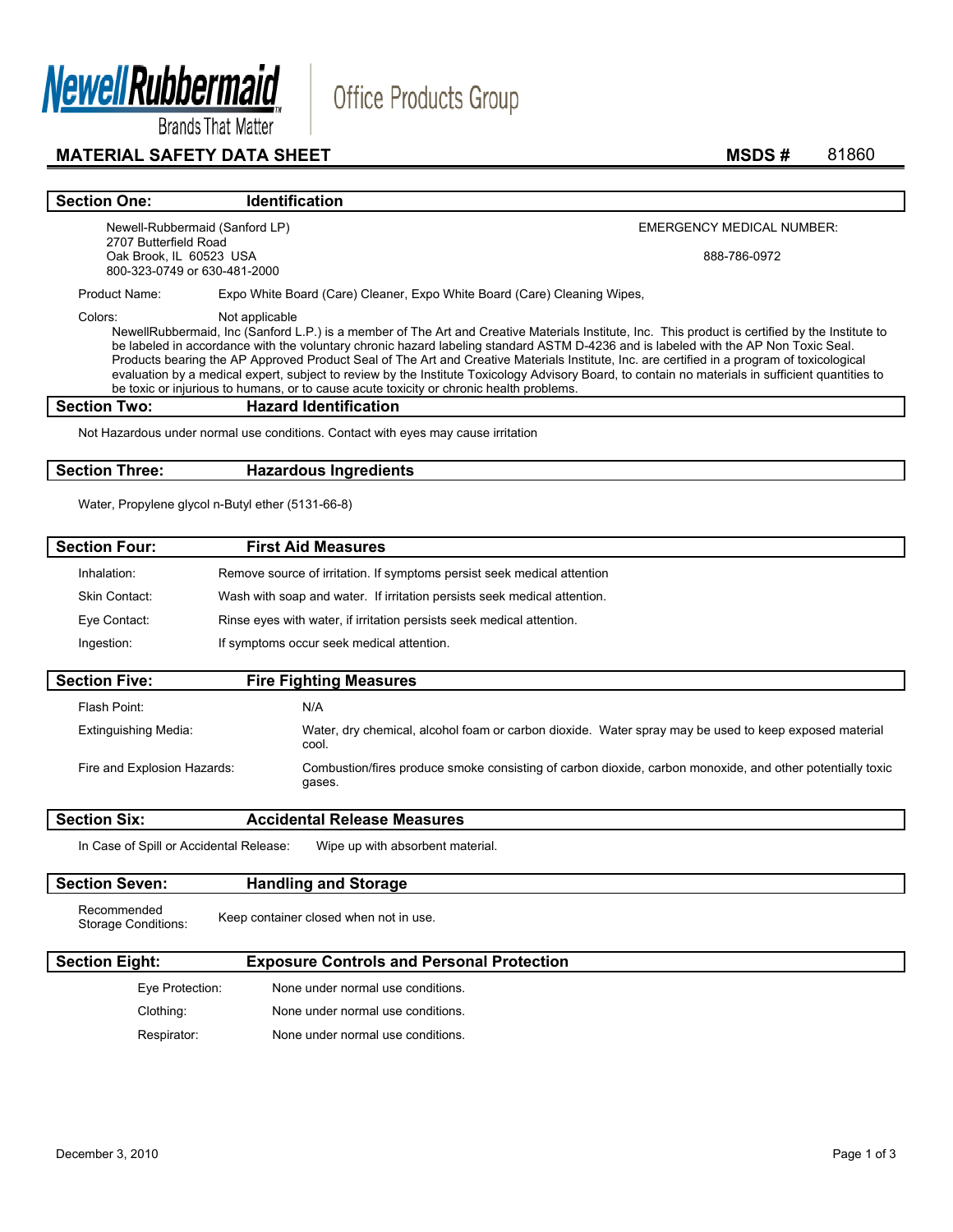

# **MATERIAL SAFETY DATA SHEET** MATERIAL SAFETY DATA SHEET

# Office Products Group

| <b>Section Nine:</b>                     | <b>Physical and Chemical Properties</b>             |                                                                                   |                |
|------------------------------------------|-----------------------------------------------------|-----------------------------------------------------------------------------------|----------------|
| Form:                                    | Liquid                                              | Color:                                                                            | Colorless      |
| Odor:                                    | Mild                                                | <b>Boiling Point:</b>                                                             | N/D            |
| Solubility in Water:                     | Soluble                                             | Specific Gravity:                                                                 | N/D            |
| Melting/Freezing<br>Point:               | N/D                                                 | Evaporation Rate:                                                                 | Not Applicable |
| Auto Ignition<br>Temperature:            | N/A                                                 | Flash Point:                                                                      | Not Applicable |
| pH:                                      | $6 - 8$                                             | Vapor Pressure:                                                                   | Not Applicable |
| VOC:                                     | Not Applicable                                      |                                                                                   |                |
| <b>Section Ten:</b>                      | <b>Stability and Reactivity</b>                     |                                                                                   |                |
| Stability:                               | Stable under ordinary conditions of use and storage |                                                                                   |                |
| Conditions to Avoid:                     | Strong oxidizing agents                             |                                                                                   |                |
| Incompatibility with Other<br>Materials: | Acids and oxidizers                                 |                                                                                   |                |
| Decomposition:                           |                                                     | May produce carbon monoxide, carbon dioxide, nitrogen oxides and irritating fumes |                |
| Polymerization:                          | Polymerization cannot occur                         |                                                                                   |                |
|                                          |                                                     |                                                                                   |                |

**Section Eleven: Toxicological Information** 

See Section Two: Hazard Identification for any hazards

| <b>Section Twelve:</b>         | <b>Ecological Information</b>                             |
|--------------------------------|-----------------------------------------------------------|
| Environmental Fate:            | No information found                                      |
| <b>Environmental Toxicity:</b> | This material is not expected to be toxic to aguatic life |
| Chemical Fate                  | Material is readily biodegradable                         |
|                                |                                                           |

#### **Section Thirteen: Disposal Considerations**

Dispose in accordance with Federal, State and Local Regulations

| <b>Section Fourteen:</b>                                                          | <b>Transport Information</b>  |  |  |  |
|-----------------------------------------------------------------------------------|-------------------------------|--|--|--|
| Domestic (Land, DOT), International (Water, IMO), International (Air, ICAO, IATA) |                               |  |  |  |
| DOT:                                                                              | Not Regulated                 |  |  |  |
| IATA:                                                                             | Not available                 |  |  |  |
| IMO:                                                                              | Not available                 |  |  |  |
| <b>Section Fifteen:</b>                                                           | <b>Regulatory Information</b> |  |  |  |

 TSCA and DSL: The product listed on this Material Safety Data Sheet is not listed on the Toxic Substances Control Act Inventory or Domestic Substance List. All ingredients used to manufacture this product are listed on the TSCA and DSL Inventories.